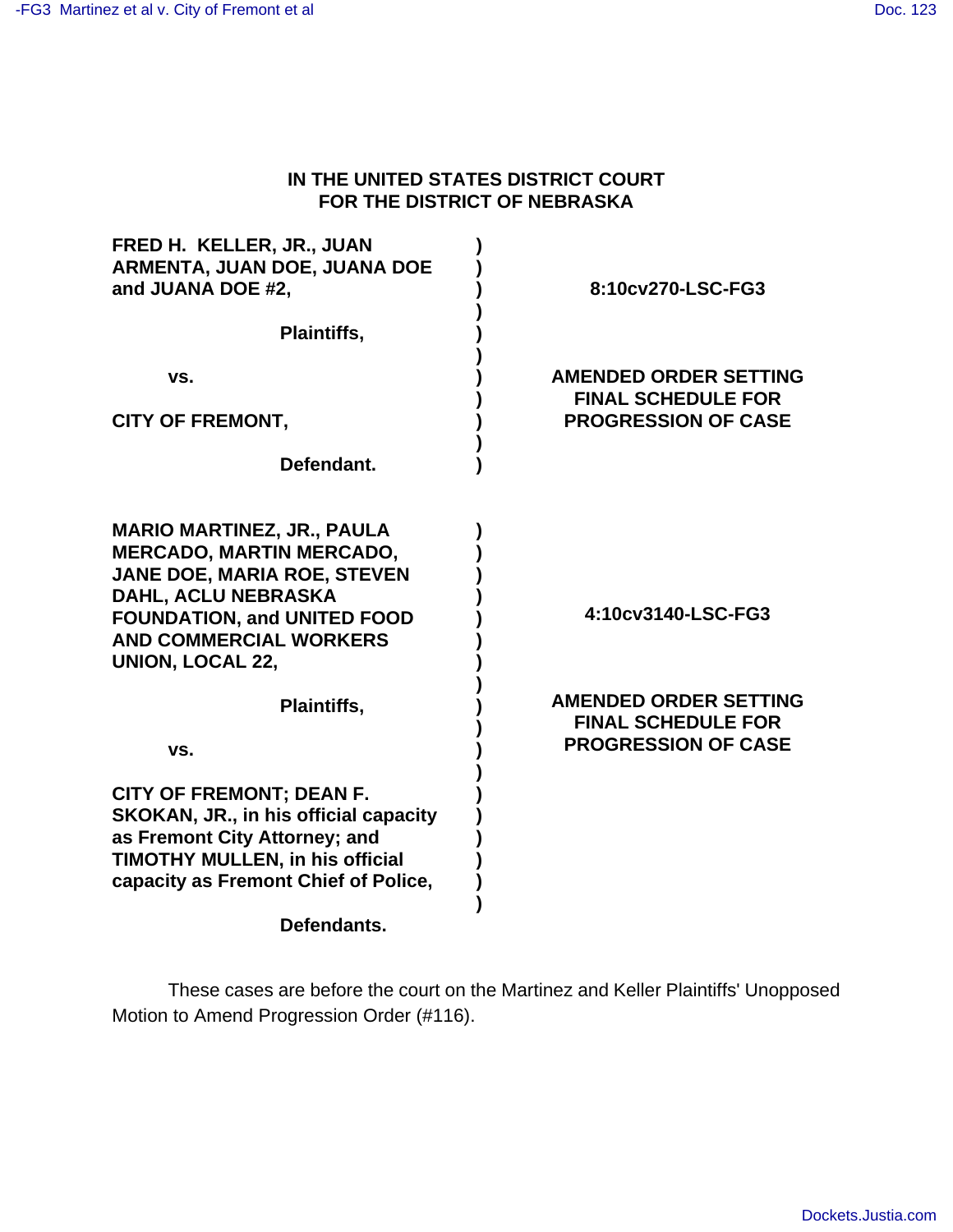**IT IS ORDERED** that the provisions of the court's earlier, initial progression order remain in effect, and in addition to those provisions, the motion's requested extensions will be granted:

1. **Motions for Summary Judgment.** Motions for summary judgment shall be filed not later than **December 19, 2011**. See NECivR 56.1 and 7.0.1.

# 2. **Discovery Deadlines:**

a. **Deposition Deadline.** With respect to expert witnesses, all depositions, whether or not they are intended to be used at trial, shall be completed by **December 9, 2011**.

b. **Discovery Deadline.** All interrogatories, requests for admission and requests for production or inspection, whether or not they are intended to be used at trial, shall be served sufficiently early to allow rule time response before the deposition deadline. Counsel may stipulate to extensions of time to respond to discovery requests in accordance with Fed. R. Civ. P. 29, but such extensions shall not extend any of the dates in this order; **any request to extend the deadlines of this order shall be sought by motion**.

c. **Discovery Motions.** Discovery motions shall be filed not later than September 1, 2011 as to matters which are then ripe for decision; discovery matters arising after that date may be the subject of motions until the deposition deadline, December 9, 2011. Counsel are reminded of the provisions of NECivR 7.0.1(i).

3. **Disclosure of Expert Witnesses.<sup>1</sup>** Each plaintiff, counter-claimant, and cross-claimant shall, as soon as practicable but not later than **July 19, 2011**, serve all opposing parties with the statement required by Fed. R. Civ. P. 26(a)(2) regarding each expert witness it expects to call to testify at trial pursuant to the provisions of Rule 702, 703 or 705, Fed. Rules of Evidence. Each defendant, counter-defendant, and cross-defendant shall serve its statement of the expert witnesses it expects to call to testify pursuant to Rule

<sup>&</sup>lt;sup>1</sup>A treating physician must be identified pursuant to Fed. R. Civ. P. 26(a)(2)(A), but a treating physician is not deemed to be "retained or specially employed to provide expert testimony in a case" so as to require a written report under Fed. R. Civ. P. 26(a)(2)(B).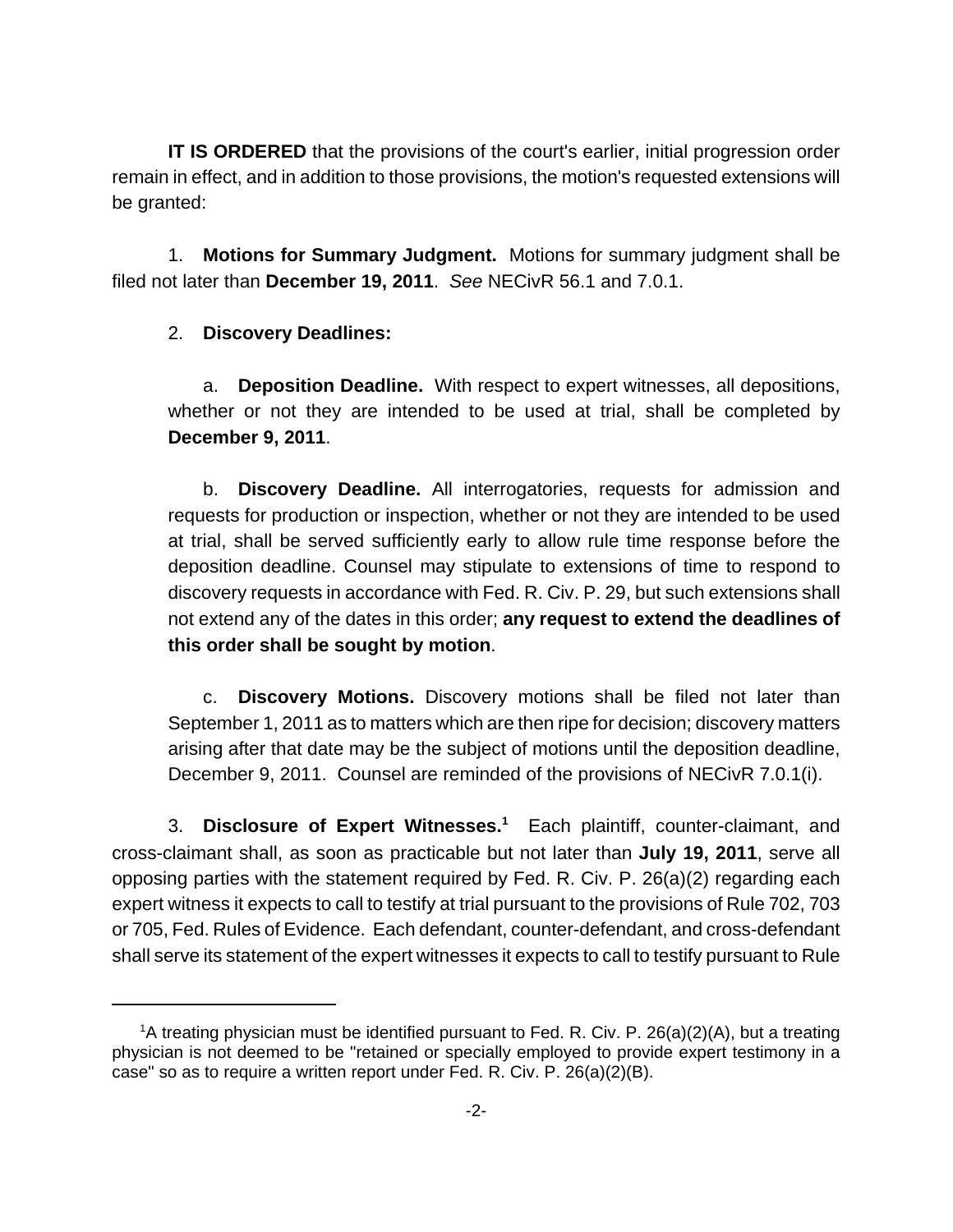702, 703 or 705, Fed. Rules of Evidence, pursuant to Fed. R. Civ. P. 26(a)(2) as soon thereafter as practicable, but not later than. If necessary to refute the disclosed opinions of an expert witness of an opponent, a plaintiff, counter-claimant, or cross-claimant may disclose additional expert witnesses not later than, provided that the disclosing party then provides all of the information described in Fed. R. Civ. P. Rule 26(a)(2) and makes the expert witness available for deposition prior to the date set for completion of depositions. Supplementation of these disclosures, if originally made prior to these deadlines, shall be made on these deadlines as to any information for which supplementation is addressed in Fed. R. Civ. P. 26(e). The testimony of the expert at trial shall be limited to the information disclosed in accordance with this paragraph.

4. **Pretrial Disclosures.** Pursuant to Fed. R. Civ. P. 26(a)(3), each party shall serve opposing counsel and file a redacted version as applicable with the following information regarding the evidence it may present at trial other than solely for impeachment purposes as soon as practicable but not later than the date specified:

a. **Nonexpert Witnesses - On or before December 9, 2011:** The name, address and telephone number $^2$  of each witness, separately identifying those whom the party expects to present and those whom the party may call if the need arises.

b. **Deposition Testimony and Discovery** - The designation of discovery testimony and discovery responses intended to be utilized at trial is not required for this case. Motions to require such designations may be filed not later than fifteen (15) days prior to the deposition deadline.

c. **Trial Exhibits - On or before December 9, 2011:** A list of all exhibits it expects to offer by providing a numbered listing and permitting examination of such exhibits, designating on the list those exhibits it may offer only if the need arises.

d. **Waiver of Objections.** Any and all objections to the use of the witnesses, deposition testimony, discovery responses, or exhibits disclosed pursuant to the above subparagraphs, including any objection pursuant to Fed. R. Civ. P. 32(a) that

<sup>&</sup>lt;sup>2</sup>In accordance with the E-Government Act, counsel shall, on witness lists, exhibits, and other disclosures and/or **documents filed with the court**, redact Social Security numbers, home addresses, telephone numbers, and other personally identifying information of witnesses, but shall serve an unredacted version on opposing parties. See NECivR 5.0.3.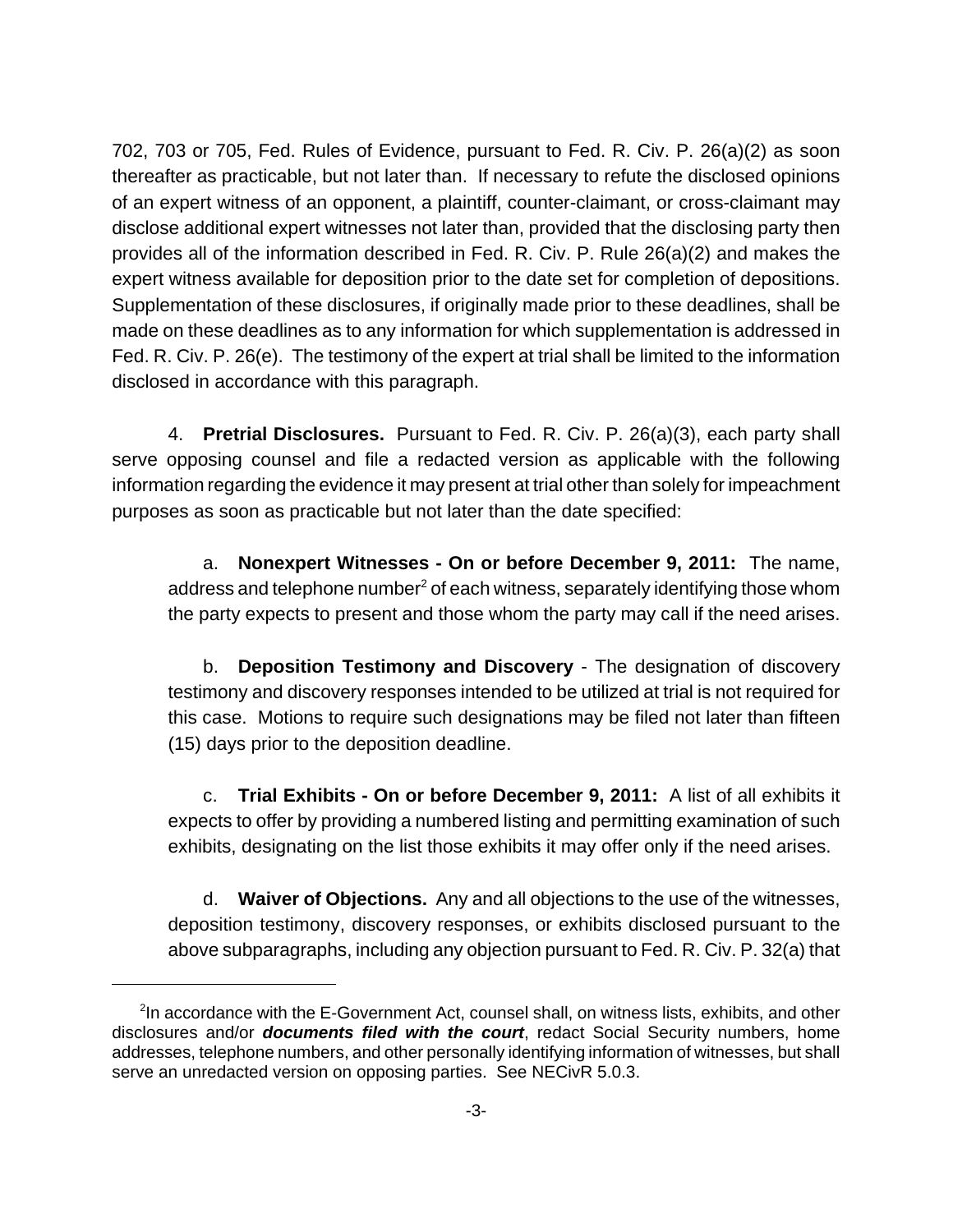a deponent is available to testify at the trial, shall be made a part of the pretrial order. Failure to list objections (except those under Fed. R. Evid. 402 and 403) is a waiver of such objections, unless excused by the court for good cause shown.

## 5. **Motions in Limine.**

a. Motions in limine challenging the admissibility of expert testimony at trial under Fed. R. Evid. 702, see Kumho Tire Co., Ltd. v. Carmichael, 526 U.S. 137 (1999), and Daubert v. Merrell-Dow Pharmaceuticals, 509 U.S. 579 (1993), shall be filed by **January 6, 2012** and accompanied by a request for a hearing if necessary. Failure to timely move for a hearing may constitute waiver of the request for a hearing.

b. Any other motions in limine shall be filed on or before **February 1, 2012**.

6. The **Final Pretrial Conference** with the undersigned magistrate judge is set for **March 8, 2012 at 9:30 A.M.,** in chambers, 111 South 18th Plaza, Suite 2210, Roman L. Hruska United States Courthouse, Omaha, Nebraska. The final pretrial conference shall be attended by lead counsel for represented parties. Counsel shall complete prior to the pretrial conference, all items as directed in NECivR 16.2. $3$  By the time of the pretrial conference, full preparation for trial shall have been made so that trial may begin immediately thereafter. The pretrial conference will include a discussion of settlement, and counsel shall be prepared through investigation, discovery and communication with clients and insurers, if any, to discuss fully the subject of settlement, including realistic expectations about liability, obstacles to agreement, offers made, and offers which can be made at the conference. Counsel shall be prepared to make additional offers or proposals for settlement in behalf of their clients at the pretrial conference, and counsel shall be prepared to make or opine on recommendations for further negotiations and conferences.

7. **A Non-Jury trial** is set to commence, at the court's call, during the week of **April 10, 2012**, in **Omaha**, Nebraska, before the **Honorable Laurie Smith Camp**, United States District Judge.

<sup>&</sup>lt;sup>3</sup>All personal information should be redacted from the public version of the order and/or attachments filed with the Clerk. See NECivR 5.0.3.